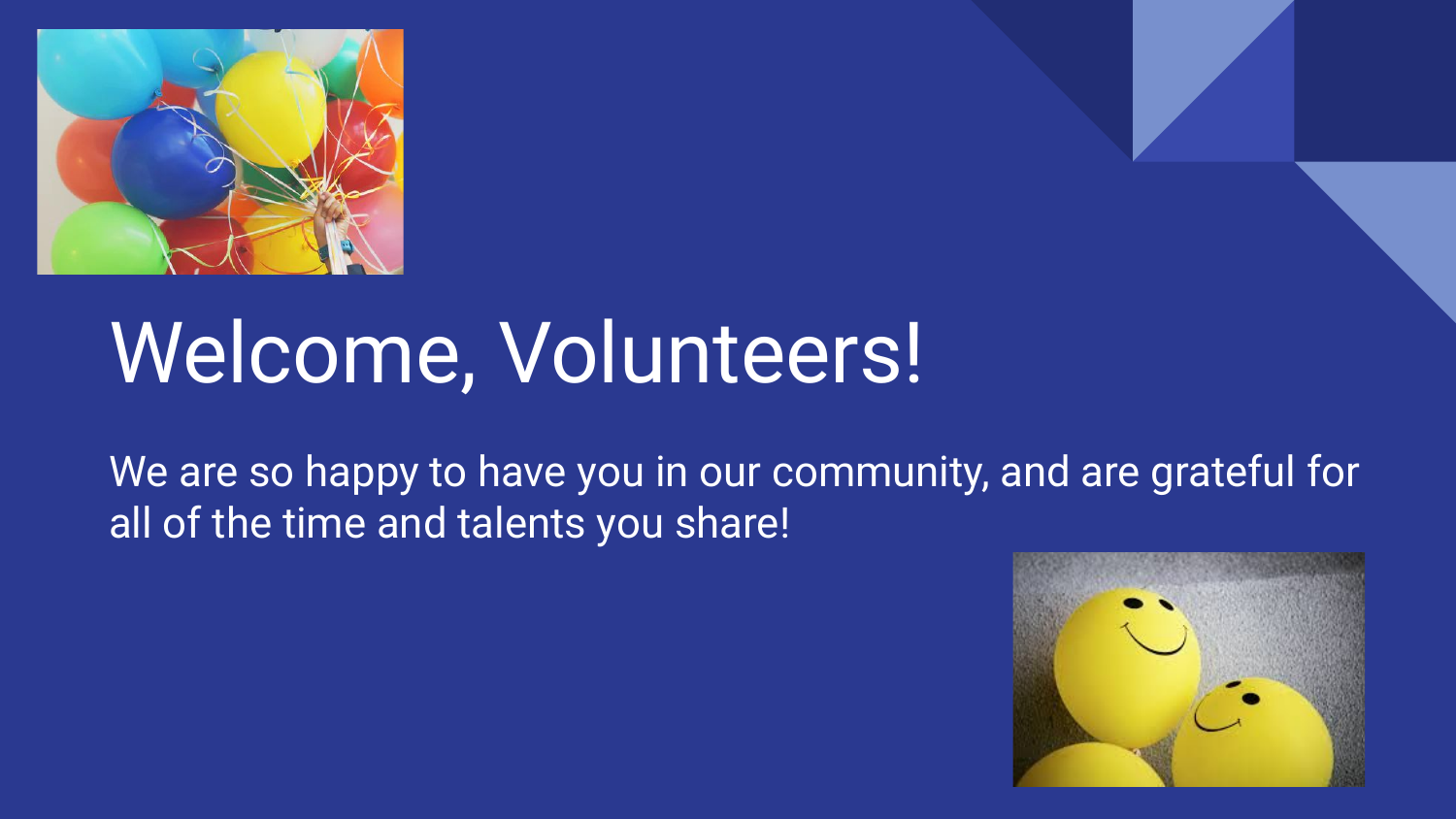## WHO?



WHO needs to volunteer? YOU!

All MVM families are expected to dedicate at least 30 hours per year in order to meet their volunteer requirements (10 hours for single adult households)

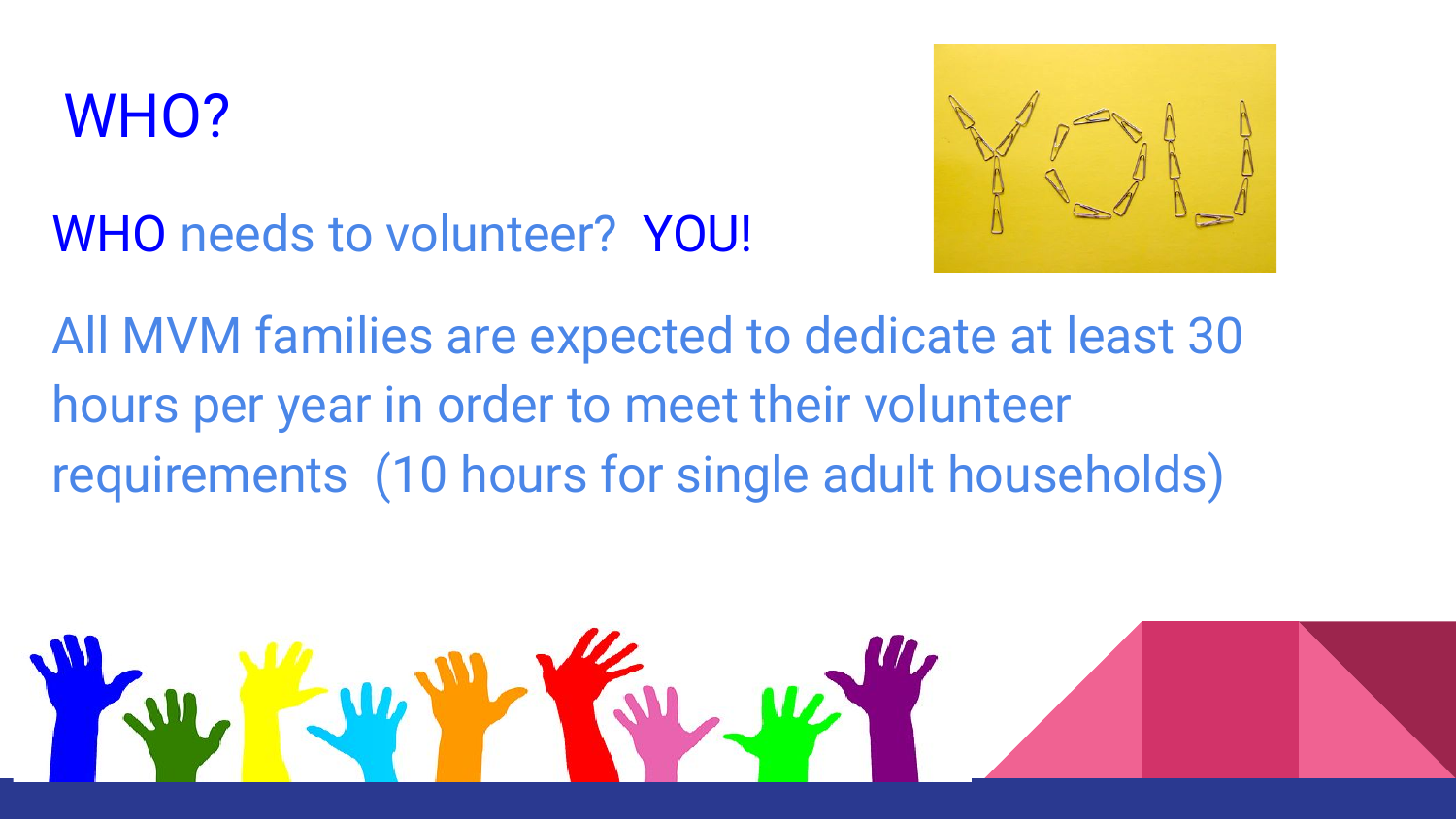## WHAT?

WHAT can you do to help?

There are MANY different ways to serve our school!

Be a decision maker - run for office and serve on our GC or BOT

Be a leader - Chair/Co-Chair a committee

Be part of a team - join a committee or help with specific projects

Be present - help in classrooms/library, car line\* or chaperone field trips\*

Behind the scenes help - hands-on projects, communications, tech support



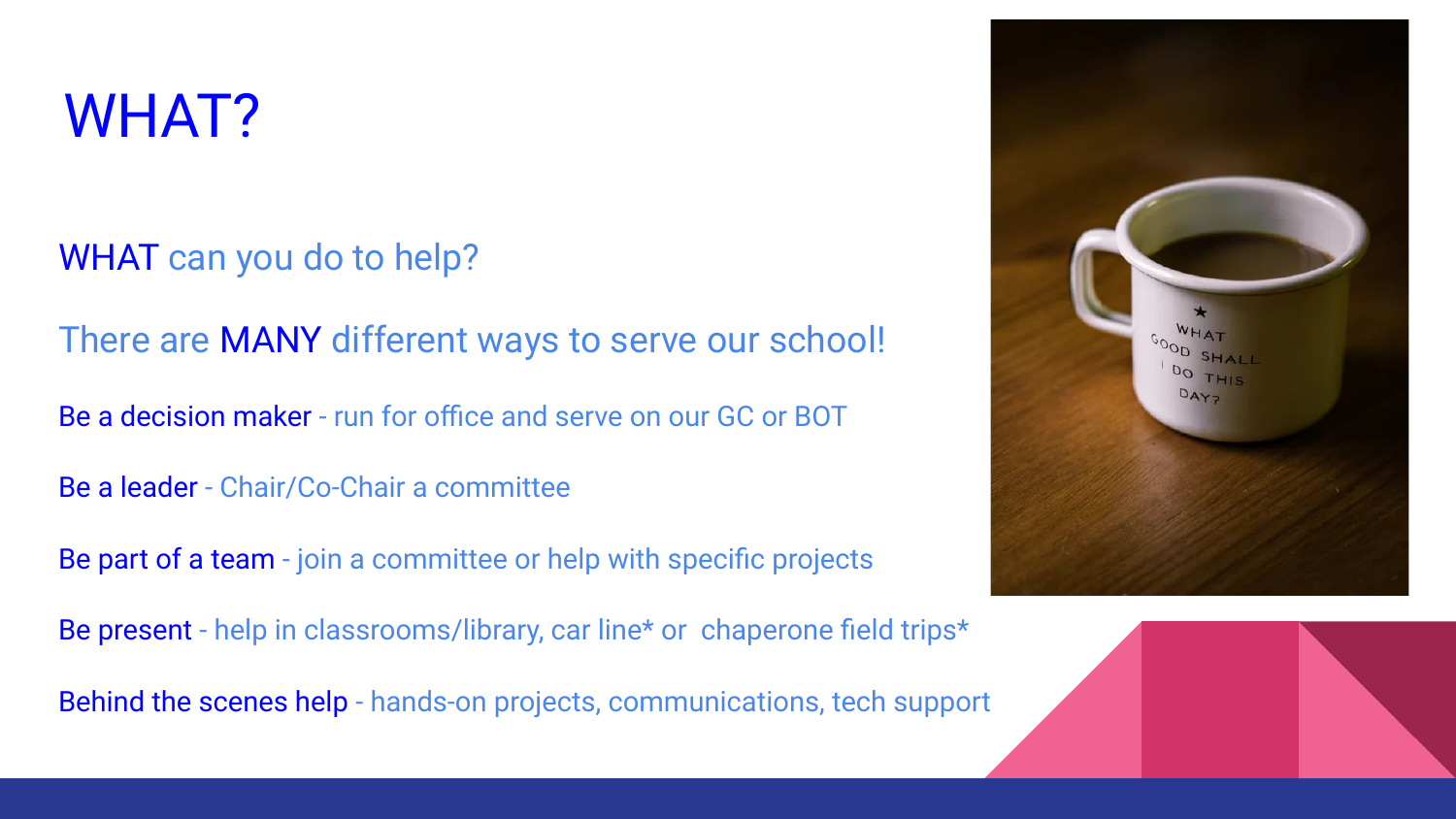## WHERE?

During a typical school year, there are many opportunities to volunteer at the school, which is always fun!

There are always things you can do remotely, as well!

During this time, it is especially important that we be creative and find even more ways for our volunteers to contribute from home. Some of those ways include:

Attending virtual meetings

Planning virtual social events and fundraisers

Making Montessori materials at home

Supporting communications, IT, and more!

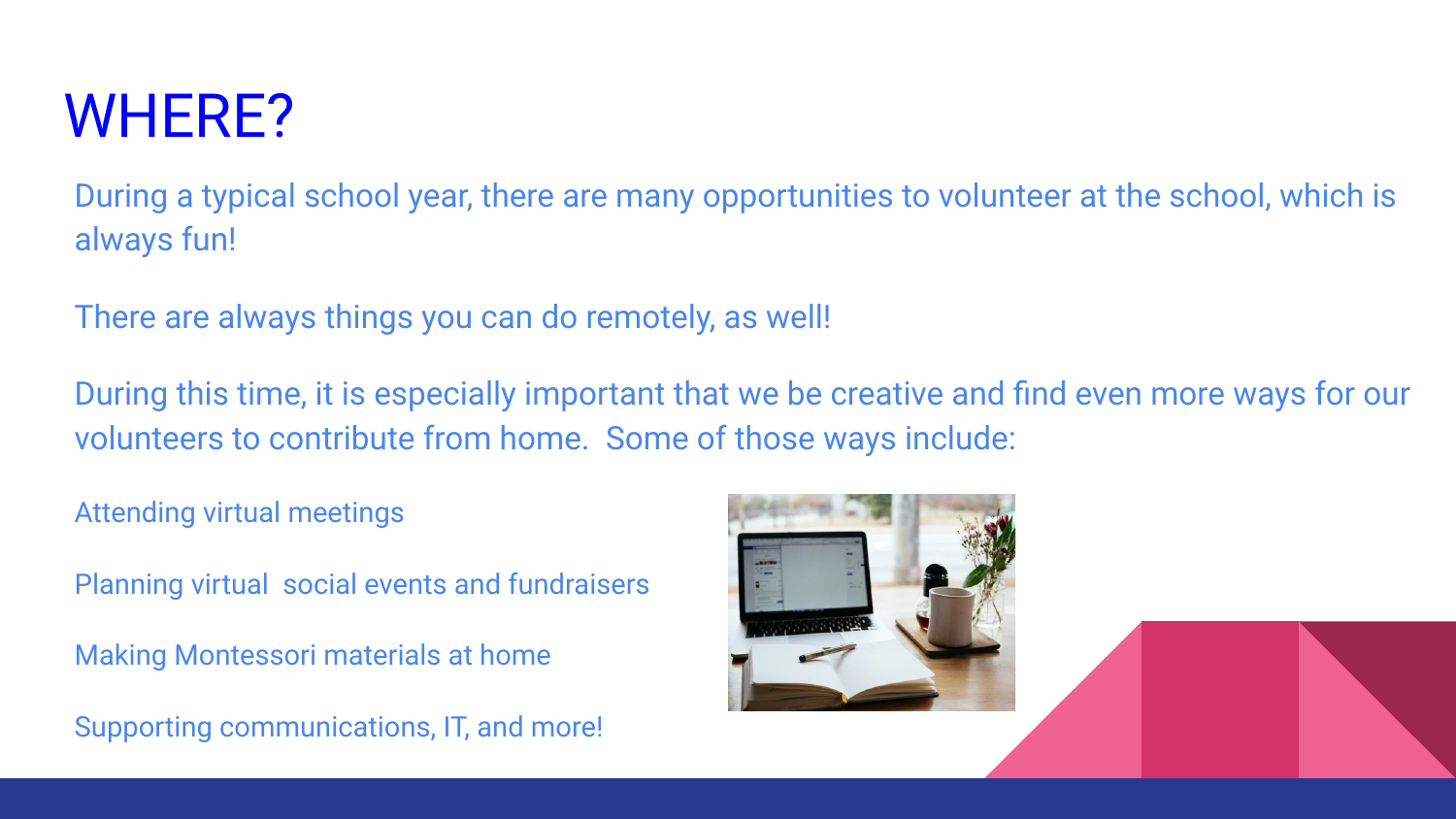### WHEN?

## NOW!



#### Though some positions require attendance at specific times,

#### MANY volunteer jobs can be made to fit YOUR schedule!



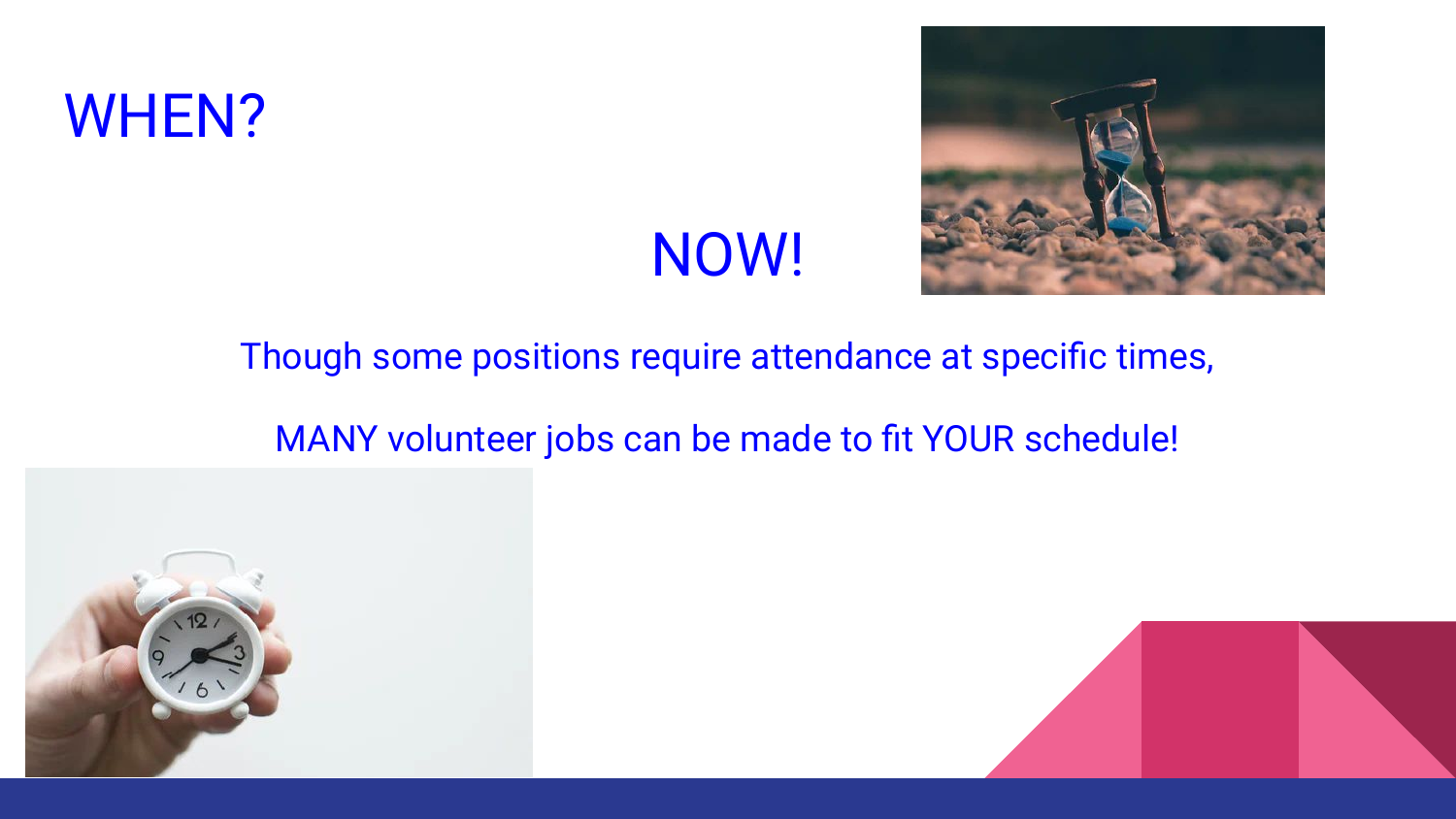## WHY?

WHY should I volunteer (aside from the fact that MVM requires it)?



- Charter schools receive less funding than traditional public schools, so we need to count on our community members to provide extra support to our school and staff!
- We must report our volunteer hours each year, and they are an important representation of our community's involvement when we go before the BOE or apply for grants or loans!
- Volunteering is a great way to meet other families and build connections in our community!
- Volunteering helps YOU, too! Research shows volunteering can help you to be healthier, happier, have lower stress, better sleep, and more confidence!





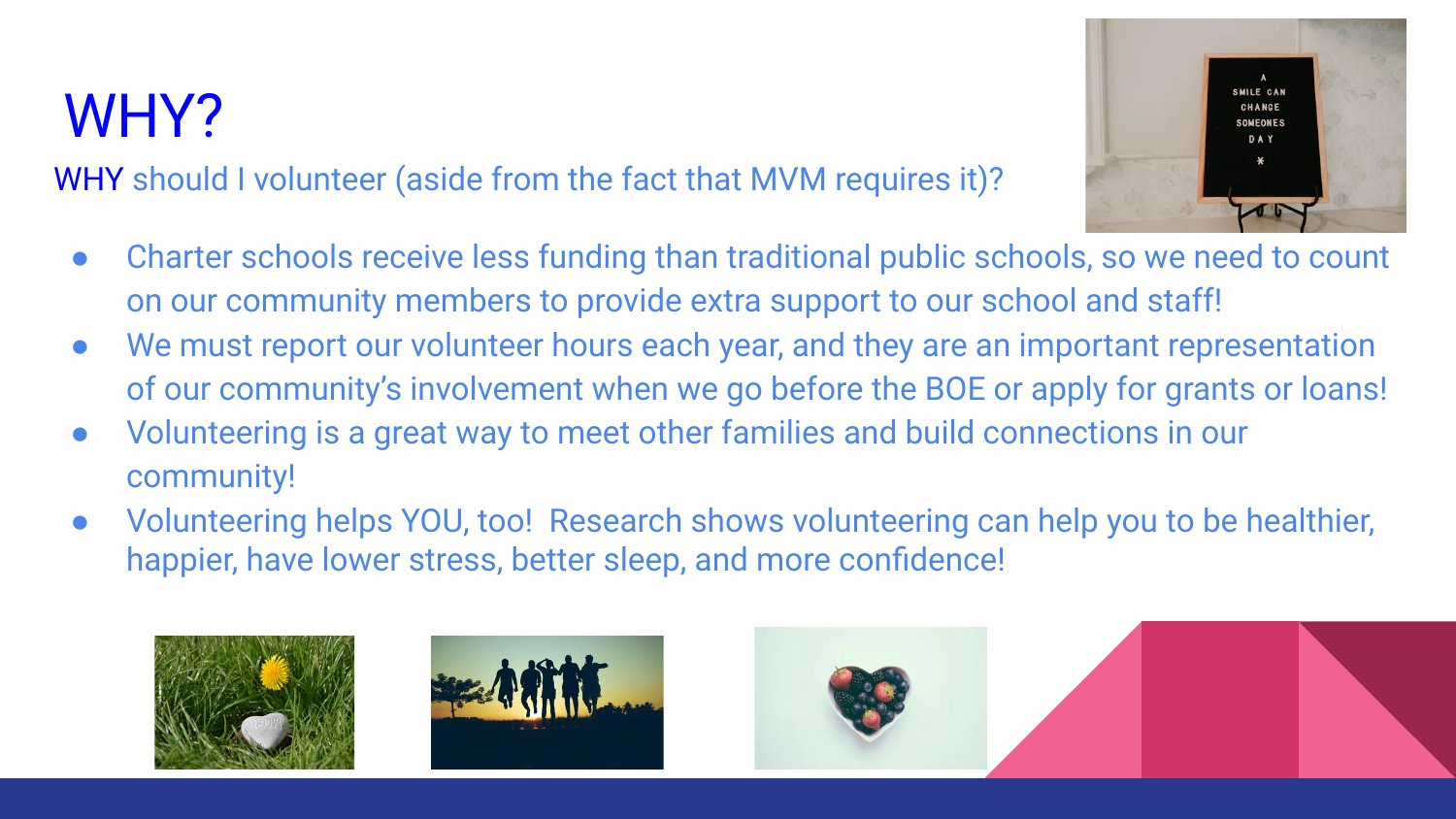## HOW?

#### HOW do I learn more?

Visit our website: mvmpcs.org - "Get Involved" - "Volunteer"



Read your ENews regularly, and look for volunteer opportunities that are posted

Check our school calendar (on website under "News and Events")

Follow MVM on Facebook for information on upcoming events

Attend GC and BOT Meetings (virtually) to stay aware of happenings and needs

Speak to our Volunteer Committee Chair or email [volunteer@mvmpcs.org](mailto:volunteer@mvmpcs.org)

Reach out to specific committee chairs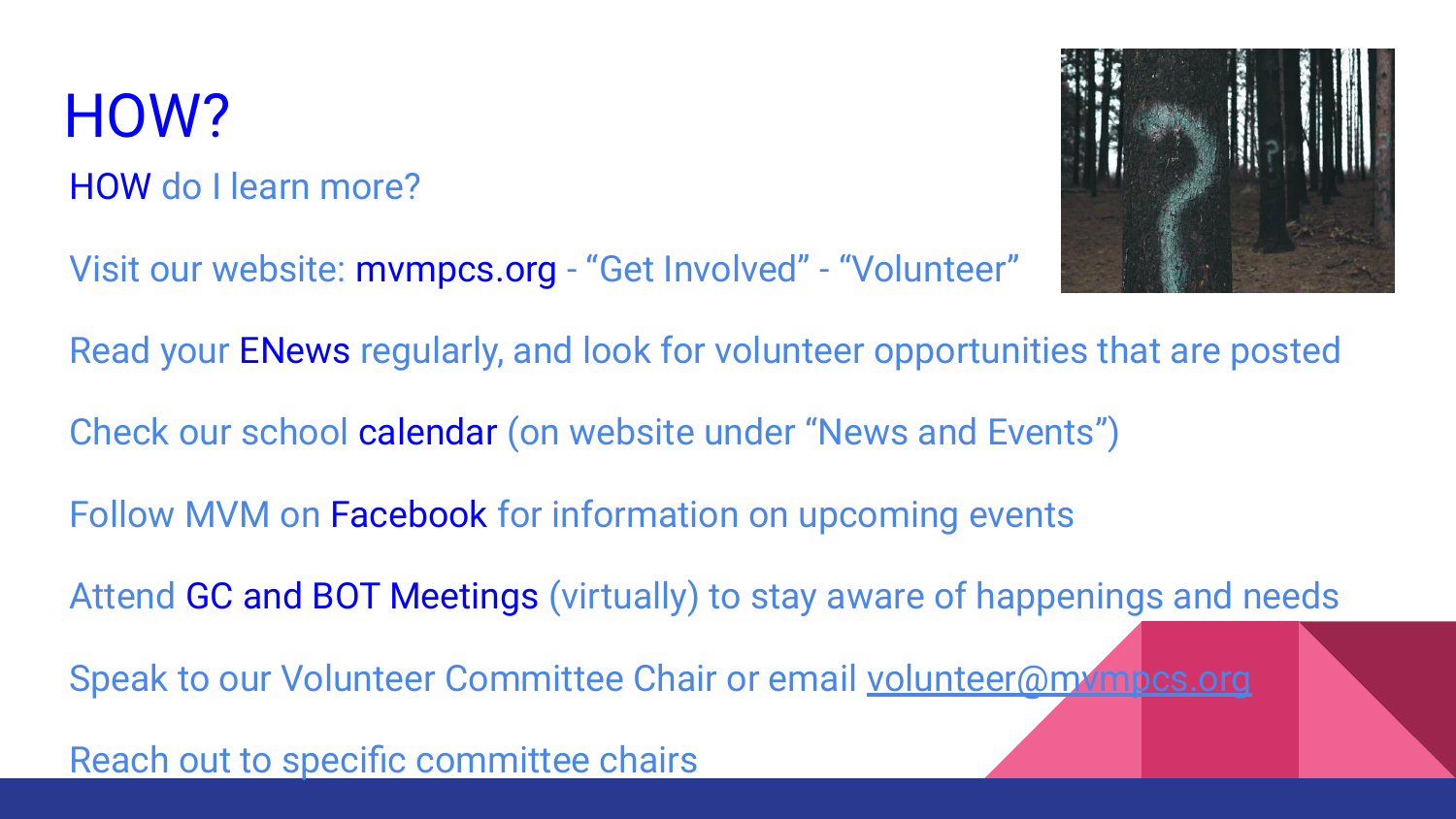## FCPS Requirements

Each year, volunteers must:

● Attend a Volunteer Orientation

● Sign the Volunteer Confidentiality Form

• Be fingerprinted through FCPS\*



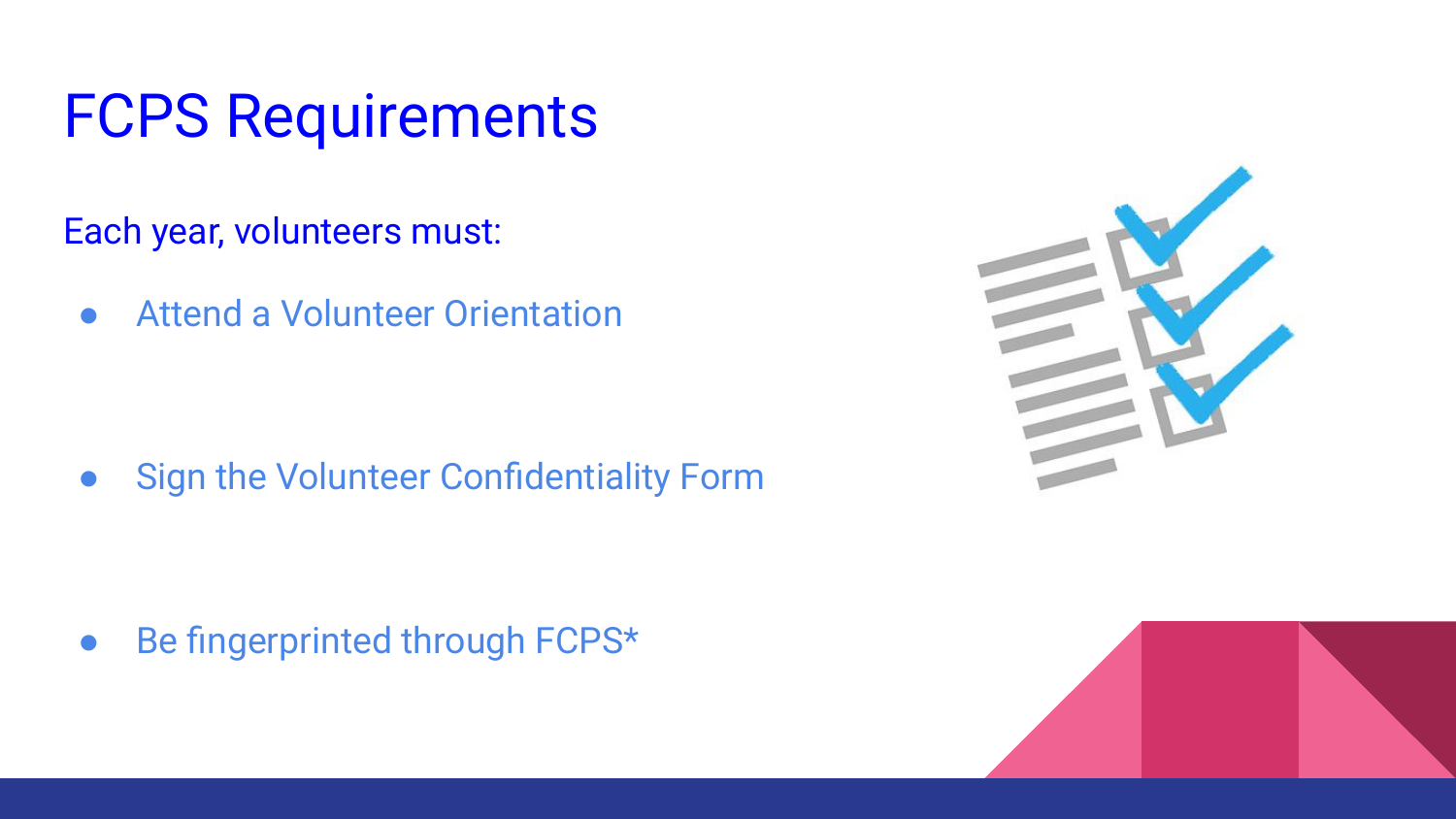## It's Voting Season!



Along with our national elections coming up, so are our MMCI elections!

MMCI Annual (Virtual) Meeting - Wednesday, November 18, 2020 at 7:00pm

We need YOU to attend (virtually) and VOTE (electronically) to meet quorum!

We need candidates to run for vacant positions

Contact the Chair of our Nominating Committee at secretary@mmcimd.org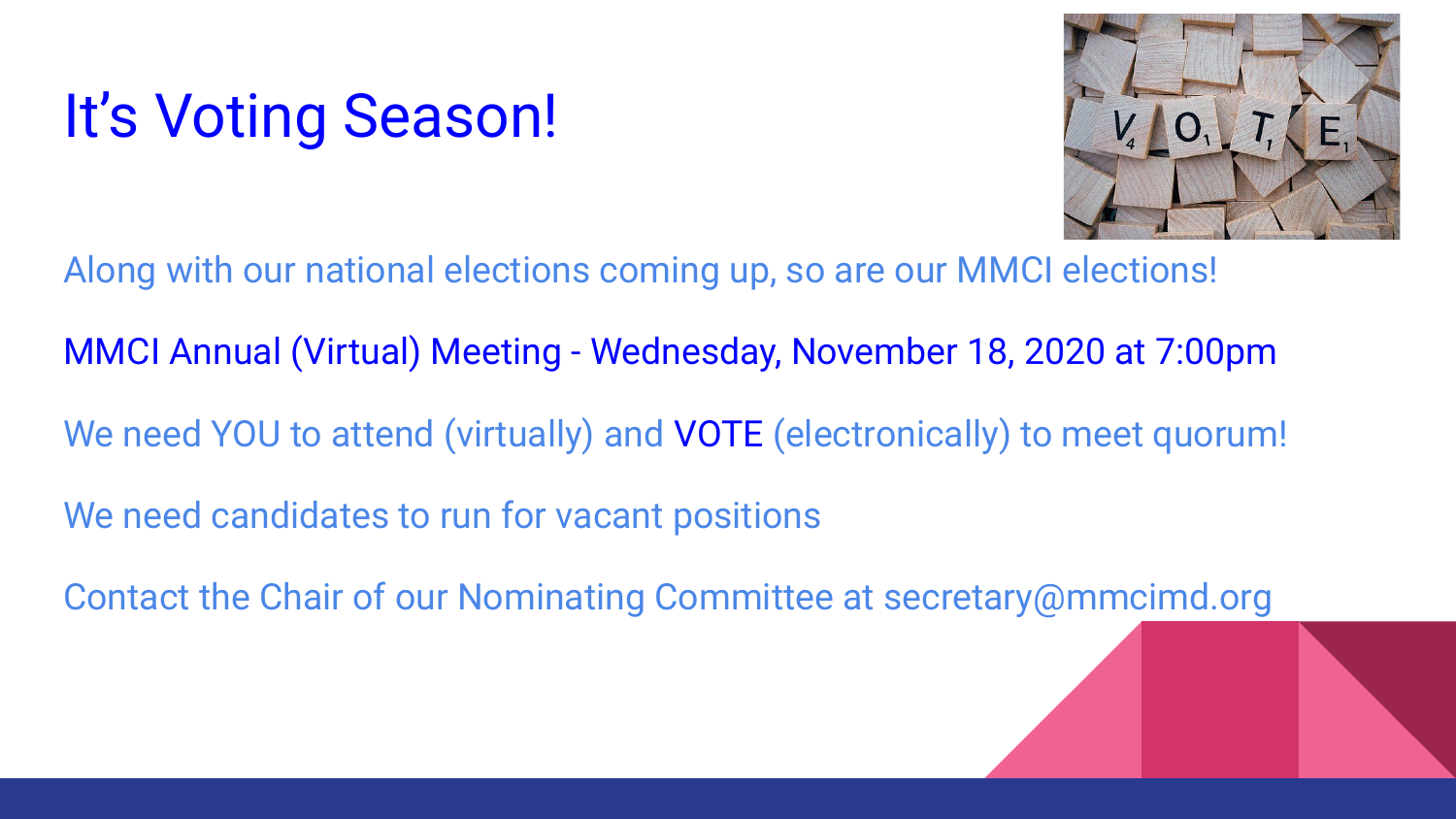## MMCI Board Of Trustees Positions:

- President (2 year term, 6 month shadow) 2 GC Parent Rep (2 year term)
- Assistant Treasurer (2 year term, 6 month shadow) 1 GC Friend of Education (2 year term)
- Secretary (2 year term, 6 month shadow)
- 1 Parent Trustee from MVMPCS (2 year term)
- 1 Friend of Education (2 year term)

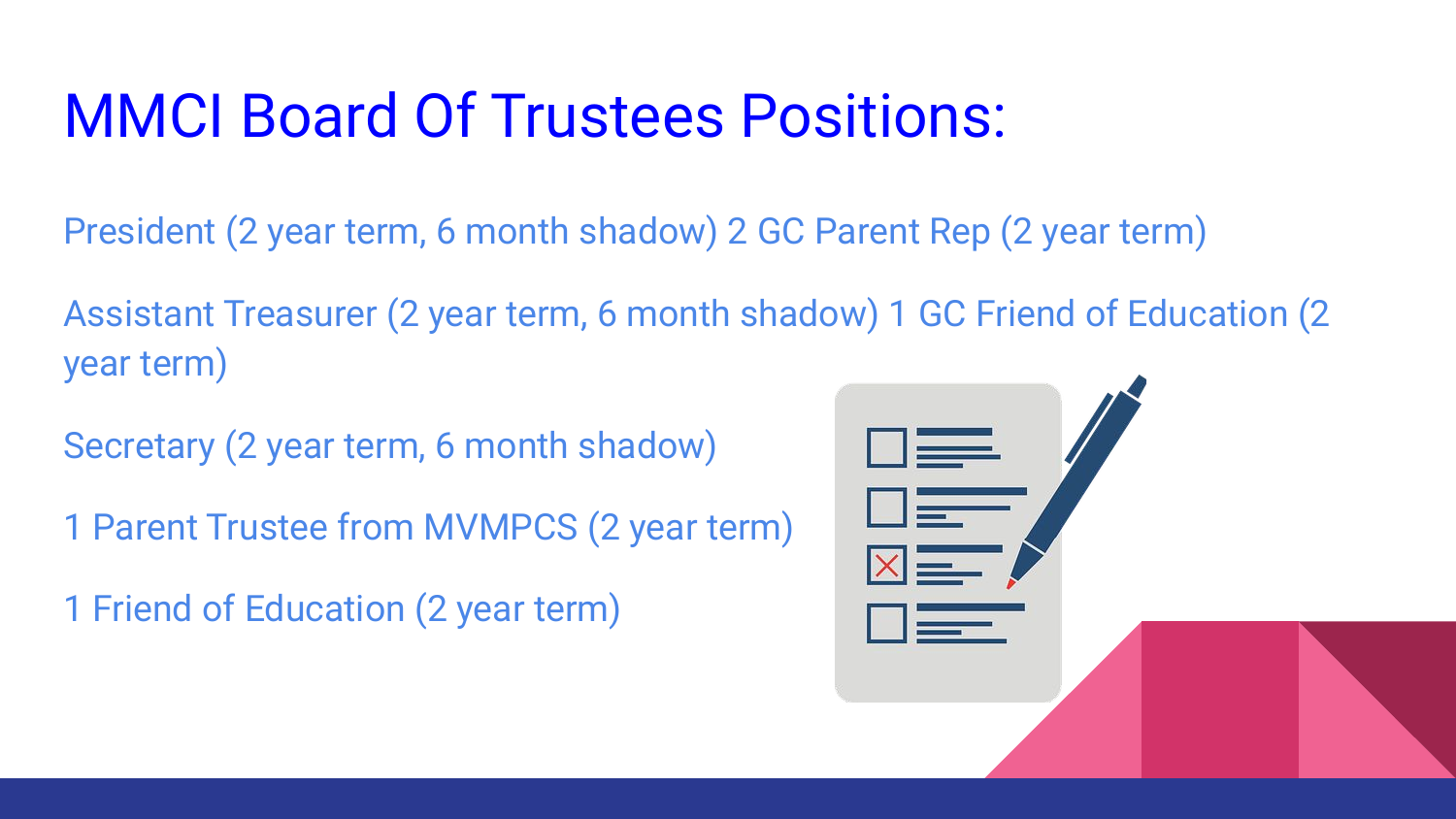## MVMPCS Governing Council Positions:

2 GC Parent Representatives (2 year term)

1 GC Friend of Education (2 year term)

All of these elected representatives play an Important role in making decisions that will

shape the future of our school. You can make a difference!

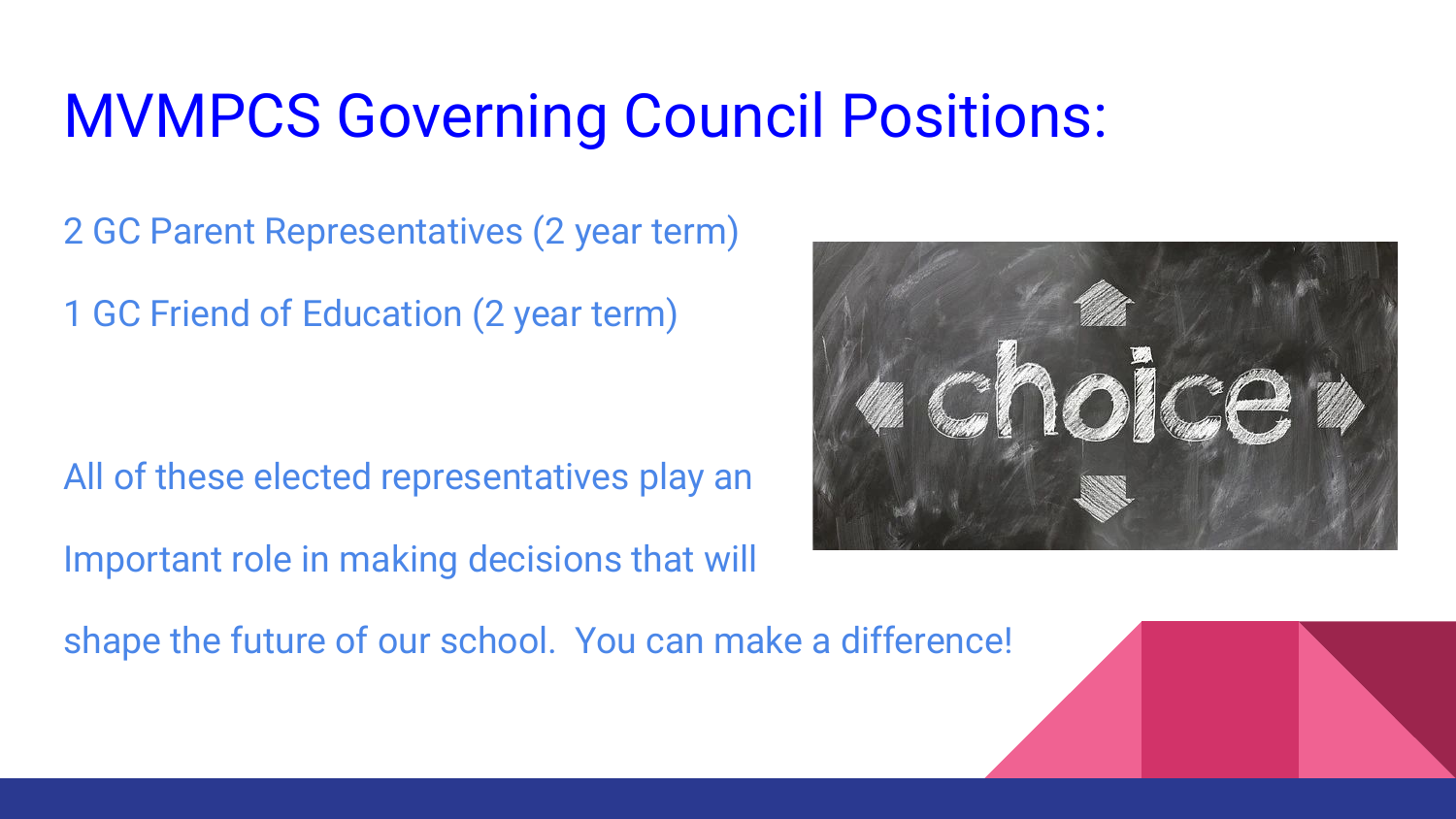## MVM Committees:

Blessings in a Backpack - Coordinate/support program to provide food for families in need\*



Budget - Helps GC to establish budget and monitor accounts and financials

Building and Grounds - Building upkeep/improvement projects (Gardening, Painting, Mulching, etc.)

Communications - Calendar, ENews, Website, Social Media, Google Groups, IT etc.

Community Outreach - Welcoming, Community Coffees, Fairs, Hospitality, Tours

Facility/Building Search - Prioritize, Research, Tour Facilities, Work with planners, realtors, architects, lenders, and more!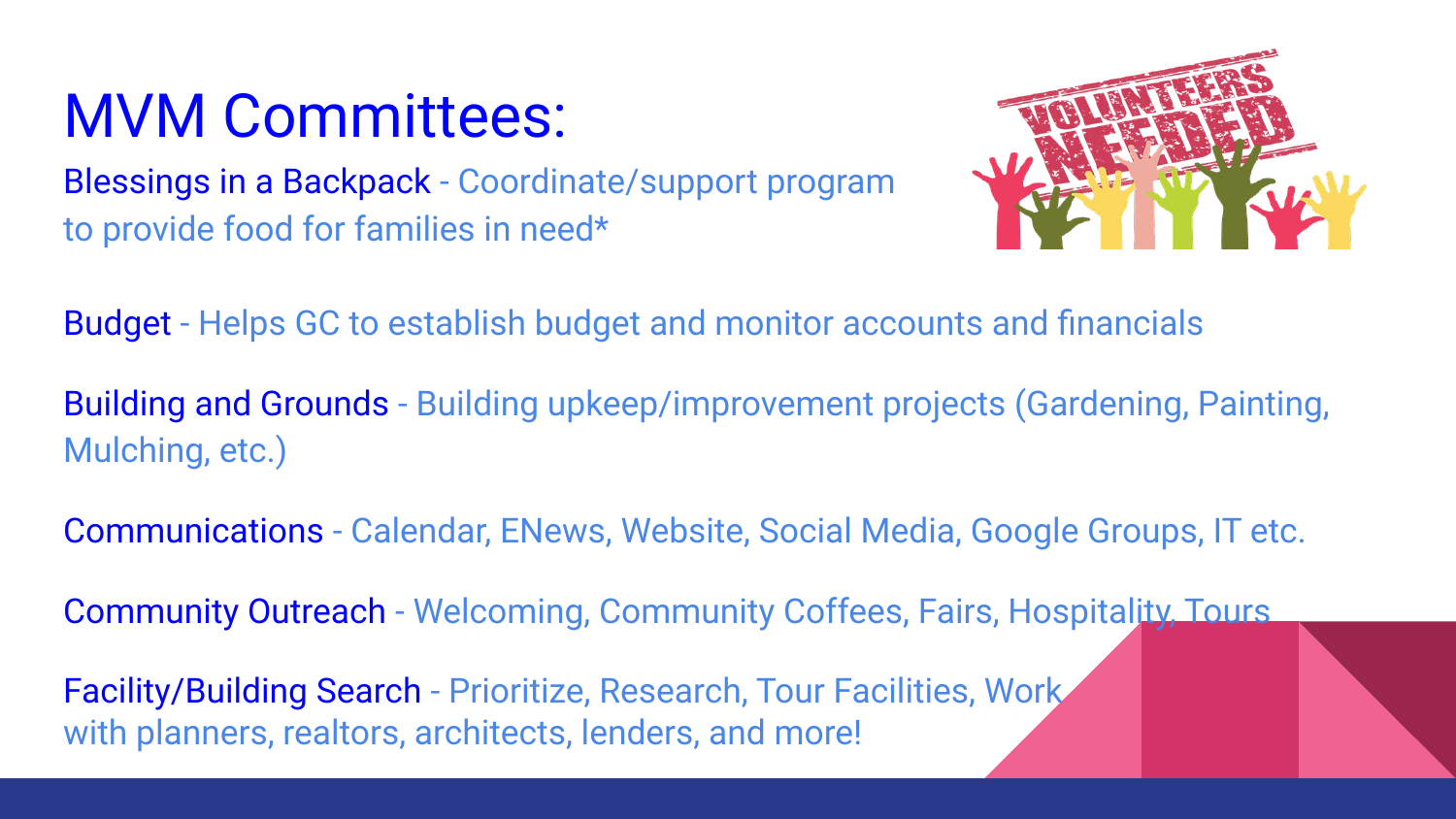## Committees (Continued)



- Fundraising Annual Fund, Community Events, Book Fairs, Dine-Outs, etc.
- Hiring Staff Recruitment, Job Descriptions, Interview Questions, Interviews
- Library Managing Collection, Shelving, Displays, Story Time
- Safety car line\*
- Strategic Planning Work on our guiding document, set goals for MVM's future
- Volunteer Recruiting, Orientations, Reporting of Hours, Recognition
- Yearbook Organize/Advise Yearbook Club \*, Take/Collect Photos, Create Yearbook, Communicate with Publisher, Distribution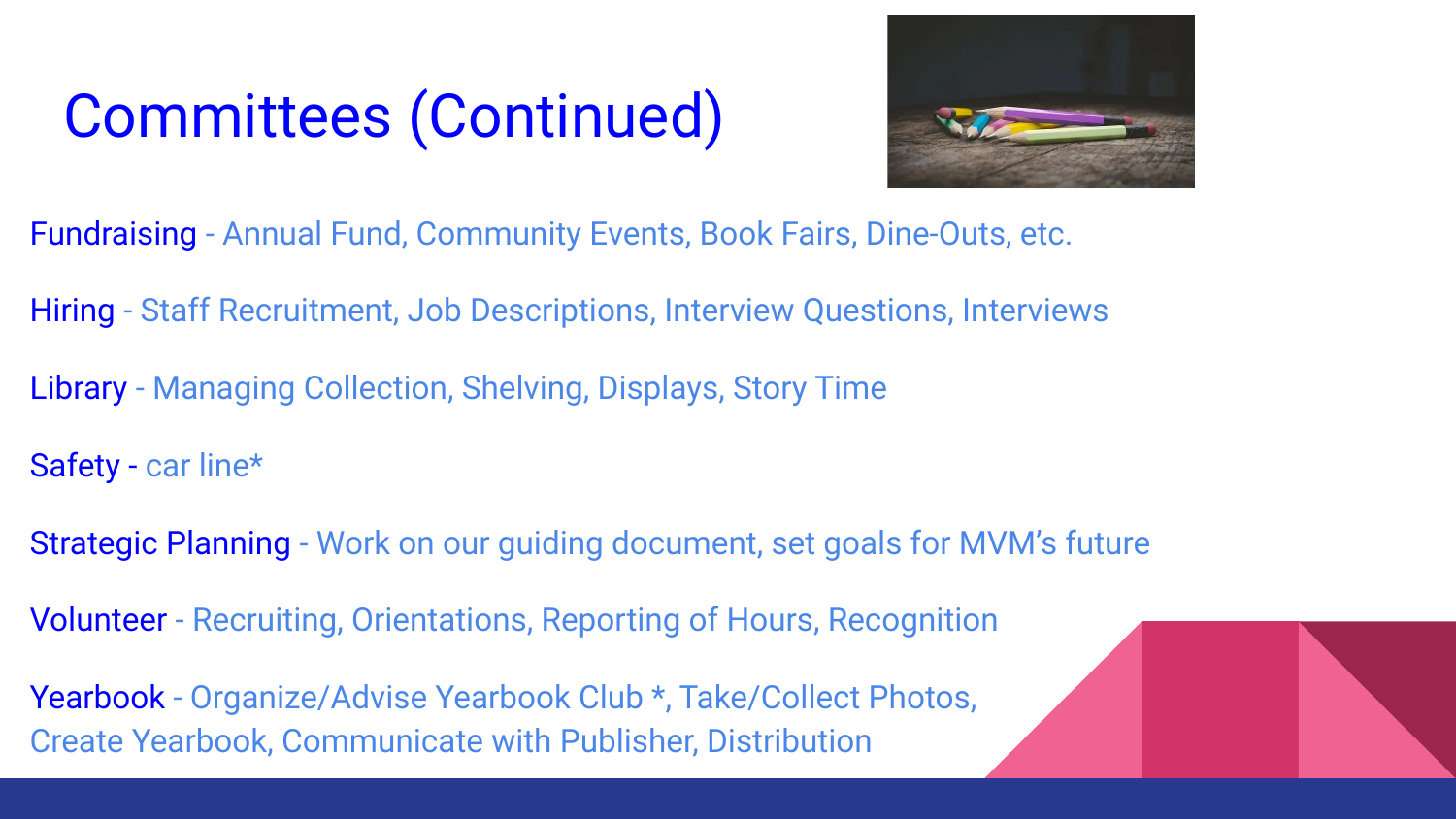## Current Volunteer Needs

Fundraising Committee Chair and Members

Building and Grounds Committee Chair and Members

Volunteer Committee Chair Members

Facilities Co-Chair

Grant Writers

Budget Committee Members

Community Outreach Volunteers

Library and Book Fair Volunteers

Hospitality Team Leader and Members

Montessori Makers - contact [Amanda.Bodden@fcps.org](mailto:Amanda.Bodden@fcps.org)



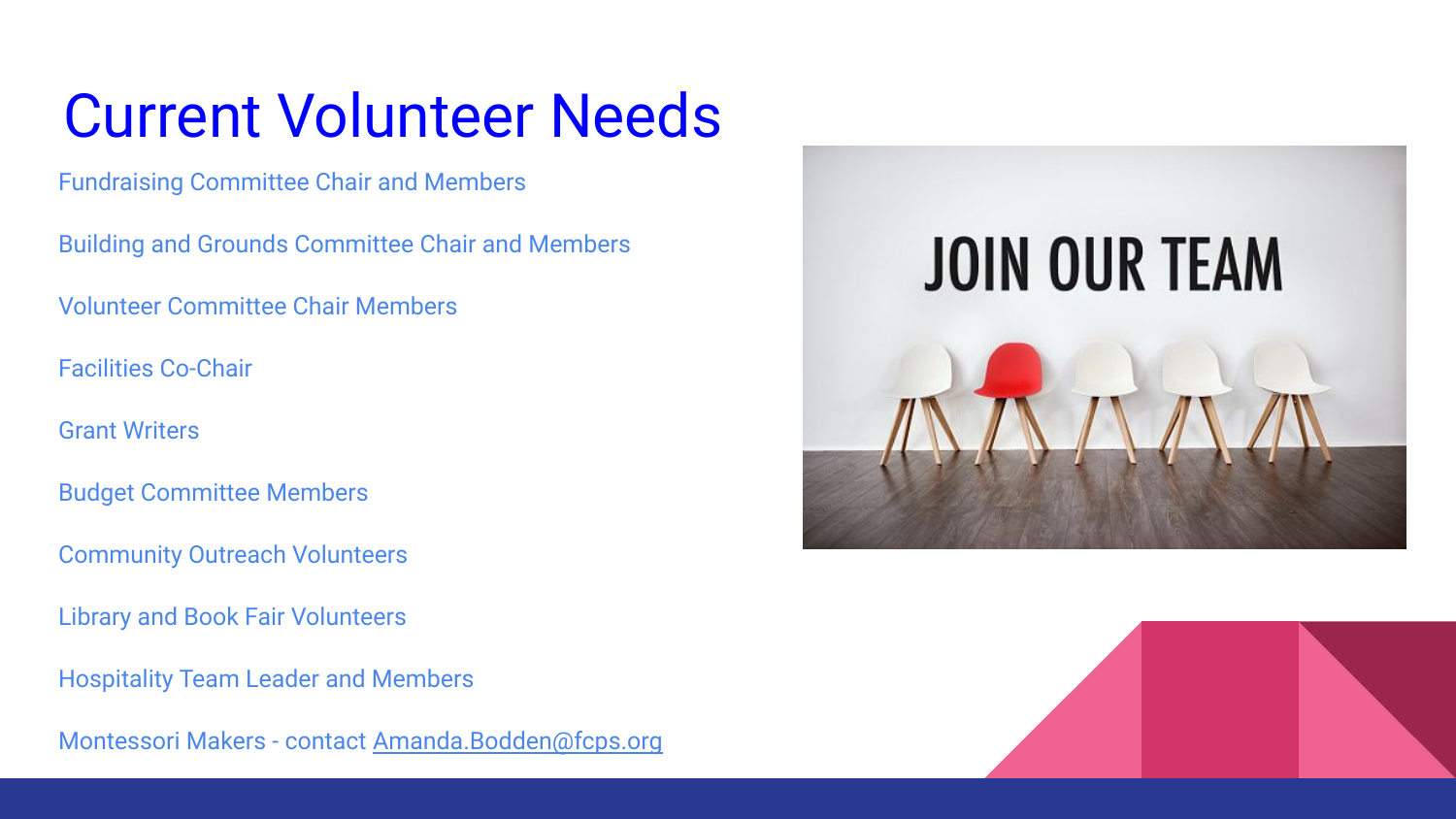## Make it Count!

Always be sure to LOG YOUR HOURS whenever you spend time working on a project/event, attend a meeting, reply to emails, etc.



How to log hours:

Visit our website: mvmpcs.org/hours

Use the link in ENews

Write your hours on a log sheet in the Volunteer Binder\*